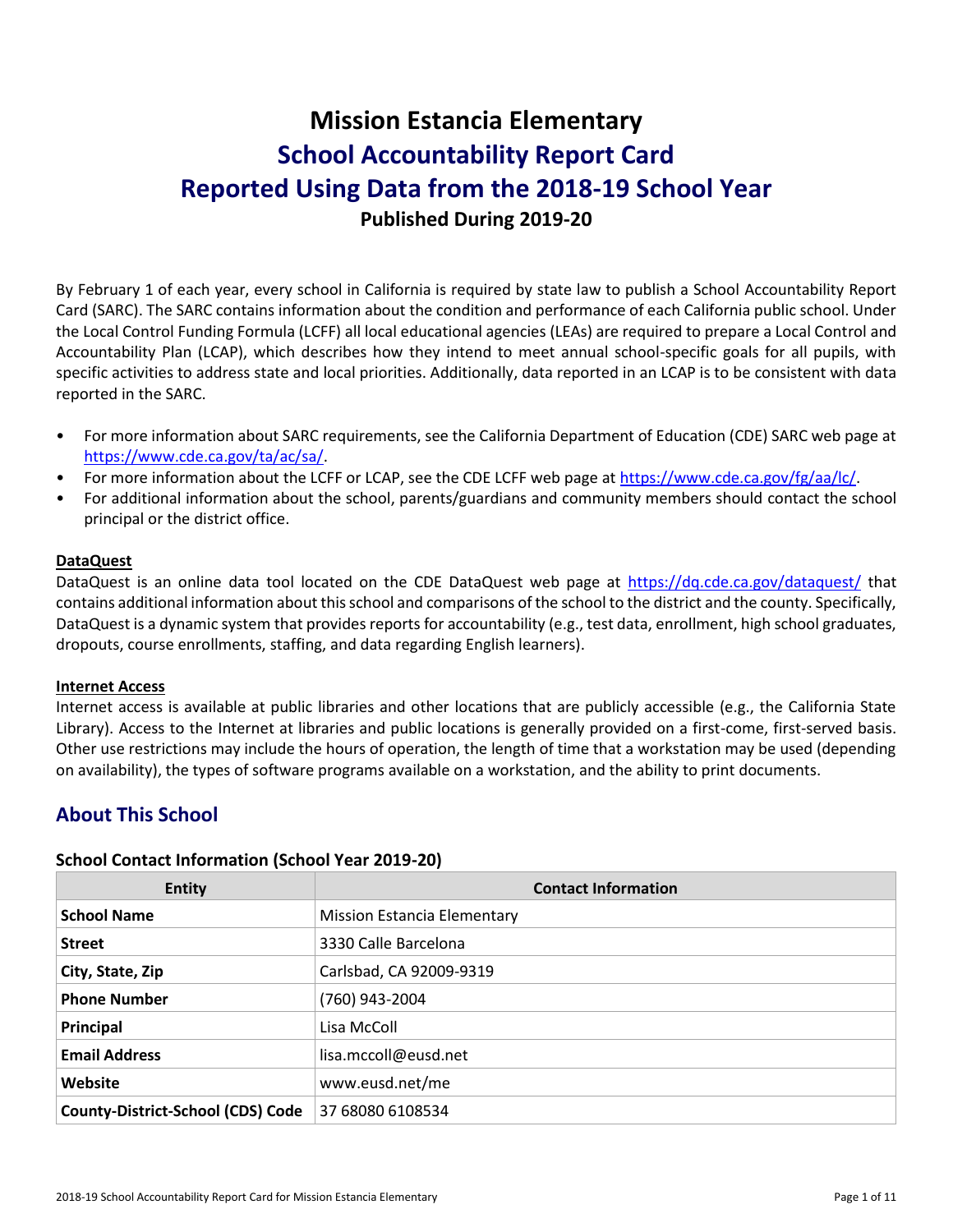| <b>Entity</b>        | <b>Contact Information</b>                        |
|----------------------|---------------------------------------------------|
| <b>District Name</b> | <b>Encinitas Union Elementary School District</b> |
| <b>Phone Number</b>  | 760.944.4300                                      |
| Superintendent       | Andrée Grey                                       |
| <b>Email Address</b> | Andrée.Grey@eusd.net                              |
| Website              | www.eusd.net/pages/default.aspx                   |

### **School Description and Mission Statement (School Year 2019-20)**

Encinitas Union School District serves the City of Encinitas and the La Costa area of Carlsbad in North San Diego County. Although located in the city of Carlsbad, Mission Estancia Elementary is actually one of nine schools in the impressive Encinitas Union School District. All of the District's schools have been recognized as California Distinguished Schools, and Mission Estancia has also been recognized as a National Blue Ribbon School as well as a recipient of the National PTA Award of Excellence.

We offer a full academic program from kindergarten through sixth grade to approximately 500 students. Our rigorous curriculum, focus on high quality instructional delivery and enrichment opportunities, support us in fulfilling the mission of creating 21st century citizens. Children explore and demonstrate their abilities through challenging academic activities as well as creative art, science enrichment, physical education, music, garden science and digital literacy. Students are also involved in SOAR (Sharing Our Acceptance and Responsibility), SWPPP(Storm Water Pollution Prevention Program), Mission Estancia Ambassadors (a student leadership team), Energy Teams, Science Fair and a Film Guild.

The teachers and staff are dedicated to continuous improvement, ensuring the academic success of every student and providing a safe and productive learning experience. We also offer a variety of choices for after school enrichment including second languages, Fit Kids, art enrichment, etc. . For struggling students, we provide intervention assistance during the day through the research-based programs in both reading and math. For students on the cusp of grade level proficiency, we provide support to ensure they maintain skills for continued success. In addition, we work with our students that are performing above grade level to extend their learning and provide opportunities for extended learning experiences.

### **Student Enrollment by Grade Level (School Year 2018-19)**

| <b>Grade Level</b>      | <b>Number of Students</b> |
|-------------------------|---------------------------|
| Kindergarten            | 56                        |
| Grade 1                 | 67                        |
| Grade 2                 | 52                        |
| Grade 3                 | 66                        |
| Grade 4                 | 90                        |
| Grade 5                 | 76                        |
| Grade 6                 | 76                        |
| <b>Total Enrollment</b> | 483                       |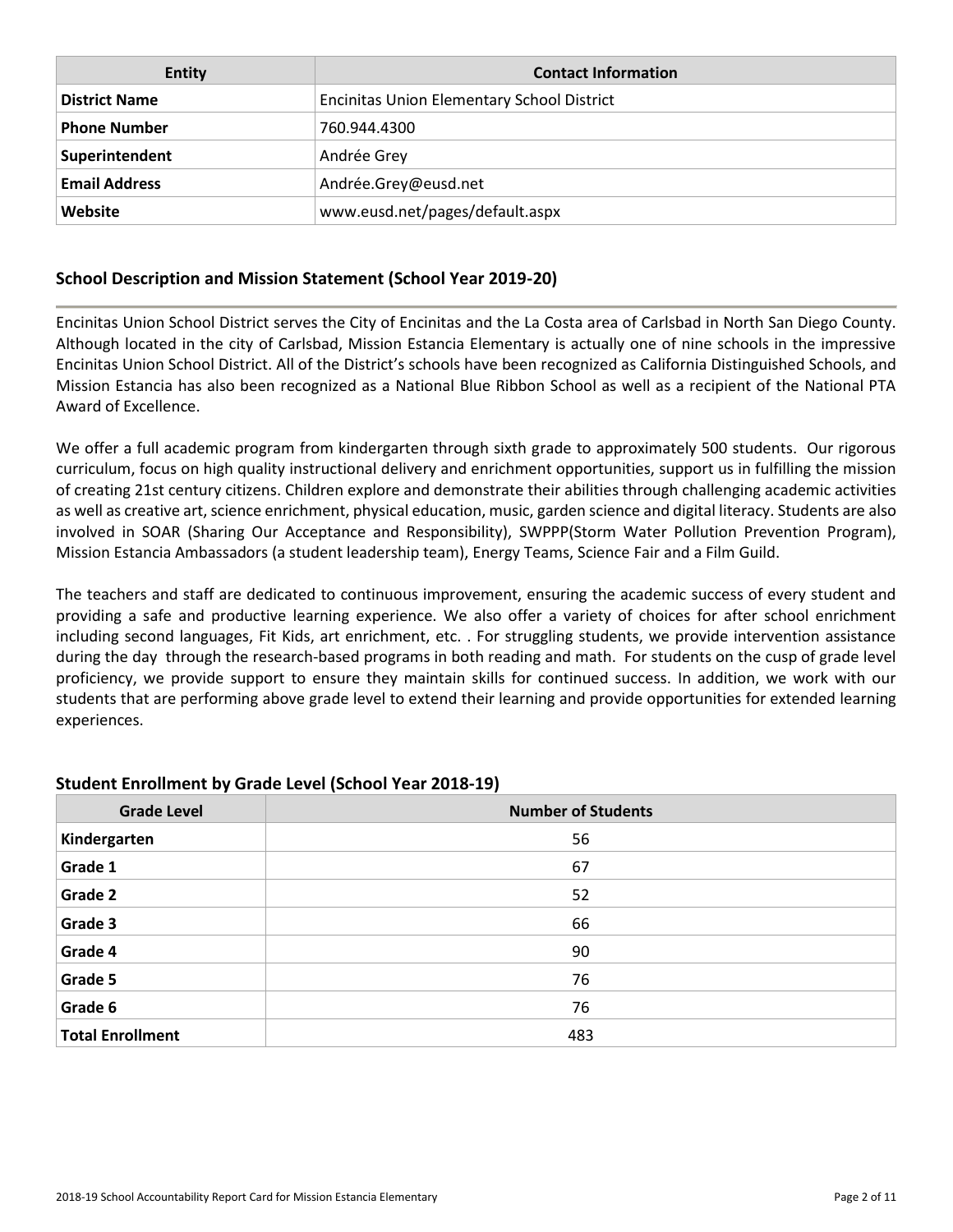# **Student Enrollment by Group (School Year 2018-19)**

| <b>Student Group</b>                       | <b>Percent of Total Enrollment</b> |
|--------------------------------------------|------------------------------------|
| <b>Black or African American</b>           | 1.4                                |
| American Indian or Alaska Native           | 0.4                                |
| Asian                                      | 7.2                                |
| <b>Filipino</b>                            | 0.8                                |
| <b>Hispanic or Latino</b>                  | 15.5                               |
| <b>Native Hawaiian or Pacific Islander</b> | 0.2                                |
| <b>White</b>                               | 68.1                               |
| <b>Two or More Races</b>                   | 5.2                                |
| <b>Socioeconomically Disadvantaged</b>     | 10.6                               |
| <b>English Learners</b>                    | 5.4                                |
| <b>Students with Disabilities</b>          | 17.8                               |
| <b>Foster Youth</b>                        | 0.4                                |
| <b>Homeless</b>                            |                                    |

# **A. Conditions of Learning**

### **State Priority: Basic**

The SARC provides the following information relevant to the State priority: Basic (Priority 1):

- Degree to which teachers are appropriately assigned and fully credentialed in the subject area and for the pupils they are teaching;
- Pupils have access to standards-aligned instructional materials; and
- School facilities are maintained in good repair

### **Teacher Credentials**

| <b>Teachers</b>                                                    | <b>School</b><br>2017-18 | <b>School</b><br>2018-19 | <b>School</b><br>2019-20 | <b>District</b><br>2019-20 |
|--------------------------------------------------------------------|--------------------------|--------------------------|--------------------------|----------------------------|
| With Full Credential                                               | 21                       | 17                       | 24                       | 250                        |
| <b>Without Full Credential</b>                                     | $\Omega$                 |                          | 0                        |                            |
| Teaching Outside Subject Area of Competence (with full credential) | $\Omega$                 |                          |                          |                            |

### **Teacher Misassignments and Vacant Teacher Positions**

| Indicator                                             | 2017-18 | 2018-19 | 2019-20 |
|-------------------------------------------------------|---------|---------|---------|
| <b>Misassignments of Teachers of English Learners</b> |         |         |         |
| Total Teacher Misassignments*                         |         |         |         |
| Vacant Teacher Positions                              |         |         |         |

Note: "Misassignments" refers to the number of positions filled by teachers who lack legal authorization to teach that grade level, subject area, student group, etc. \*Total Teacher Misassignments includes the number of Misassignments of Teachers of English Learners.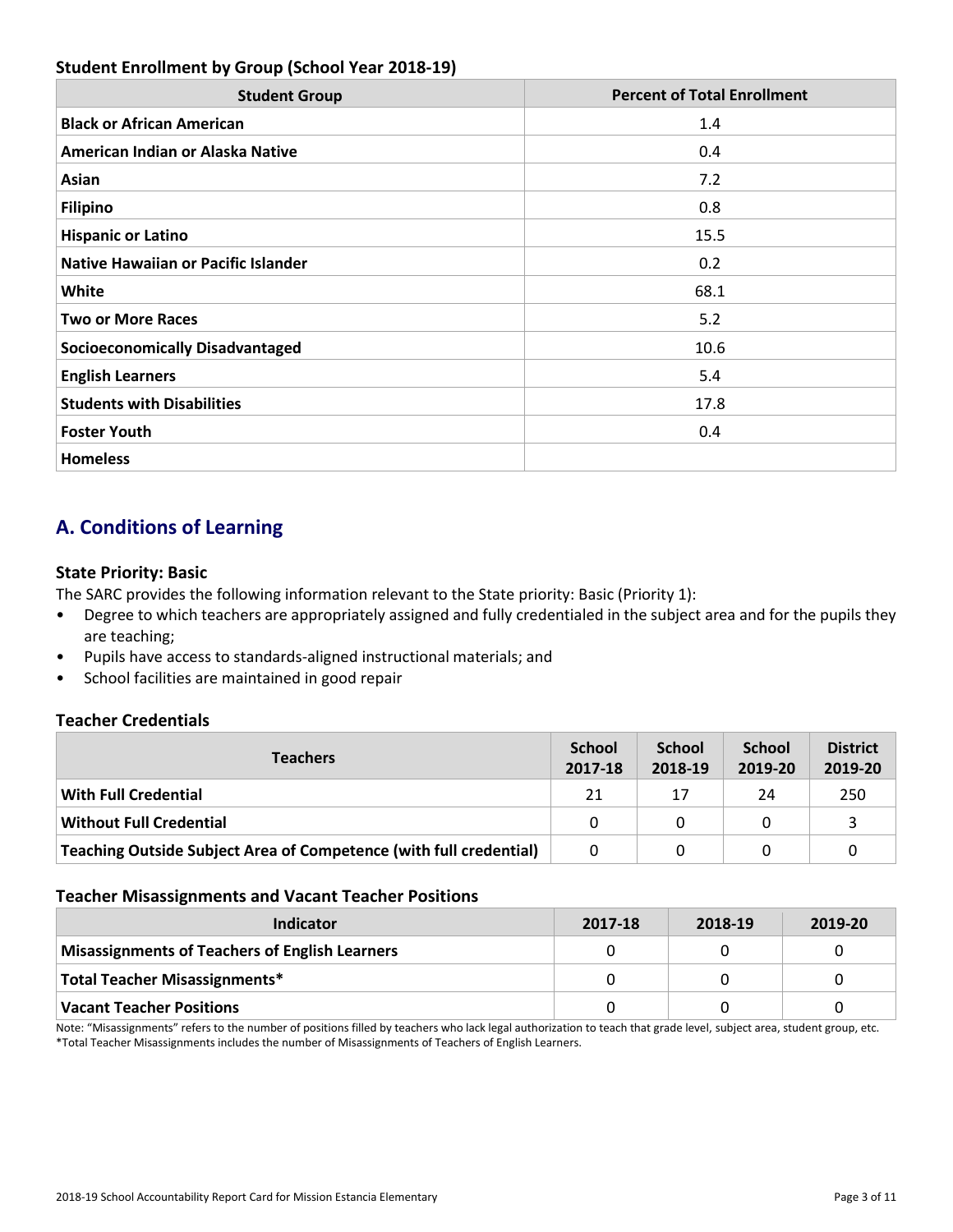### **Quality, Currency, Availability of Textbooks and Instructional Materials (School Year 2019-20)**

**Year and month in which data were collected:** September, 2019

| <b>Subject</b>                | <b>Textbooks and Other Instructional</b><br><b>Materials/year of Adoption</b> | <b>From Most</b><br>Recent<br><b>Adoption?</b> | <b>Percent Students</b><br><b>Lacking Own</b><br><b>Assigned Copy</b> |  |
|-------------------------------|-------------------------------------------------------------------------------|------------------------------------------------|-----------------------------------------------------------------------|--|
| <b>Reading/Language Arts</b>  | National Geographic/2017                                                      | Yes                                            | 0                                                                     |  |
| <b>Mathematics</b>            | Scott Foresman-Addison Wesley/2009                                            | Yes                                            | 0                                                                     |  |
| <b>Science</b>                | Houghton Mifflin/2007                                                         | Yes                                            | 0                                                                     |  |
| <b>History-Social Science</b> | Harcourt/2006                                                                 | Yes                                            | 0                                                                     |  |

### **School Facility Conditions and Planned Improvements (Most Recent Year)**

Mission Estancia Elementary School provides a safe, clean environment for students, staff and volunteers. School facilities were built in 1990 and currently include the media center, multi-purpose room, staff lounge, 29 permanent classrooms, two playgrounds and a beautiful school garden used by both students and the school community. Facility information in this report was current as of March 2019. Mission Estancia replaced five portable classrooms for five permanent structures. Additionally, a wing of the new structure serves as the new library that better supports the demands of the technology than the previous location.

District maintenance supervisors are proactive and conduct inspections at school sites on a continual basis. Repairs necessary to keep the school in good repair and working order are completed in a timely manner. A work order process is used to ensure efficient service and that emergency repairs are given the highest priority. District maintenance has indicated that 100% of all toilets on school grounds are in working order.

### **School Facility Good Repair Status (Most Recent Year)**

Using the **most recently collected** FIT data (or equivalent), provide the following:

- Determination of repair status for systems listed
- Description of any needed maintenance to ensure good repair
- The year and month in which the data were collected
- The overall rating

### **Year and month of the most recent FIT report:** March 15, 2019

| <b>System Inspected</b>                                             | <b>Rating</b> | <b>Repair Needed and Action Taken or Planned</b> |
|---------------------------------------------------------------------|---------------|--------------------------------------------------|
| <b>Systems:</b> Gas Leaks,<br>Mechanical/HVAC, Sewer                | Good          |                                                  |
| <b>Interior: Interior Surfaces</b>                                  | Good          |                                                  |
| <b>Cleanliness: Overall Cleanliness,</b><br>Pest/Vermin Infestation | Good          |                                                  |
| <b>Electrical: Electrical</b>                                       | Good          |                                                  |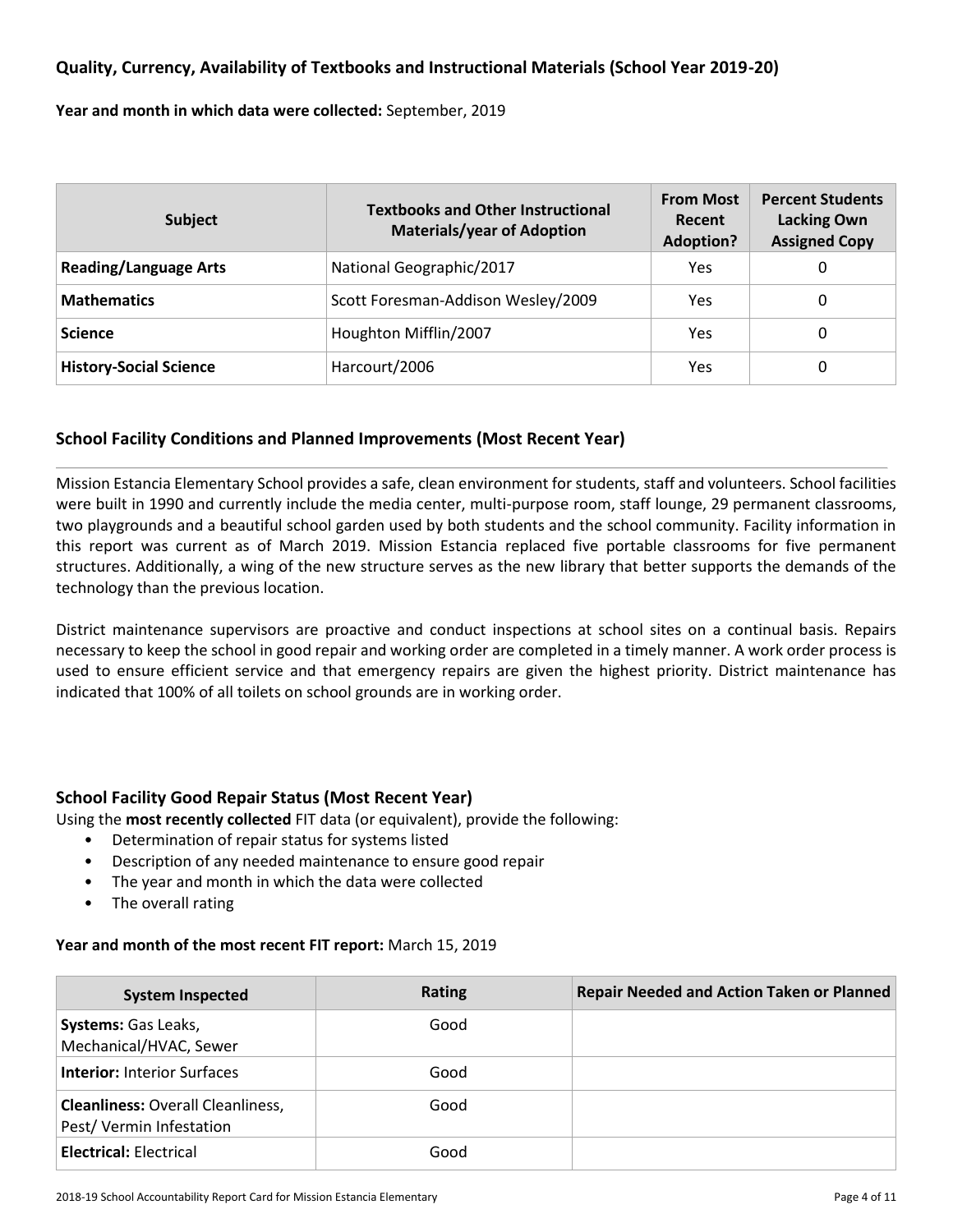| <b>System Inspected</b>                                                       | Rating    | <b>Repair Needed and Action Taken or Planned</b> |
|-------------------------------------------------------------------------------|-----------|--------------------------------------------------|
| Restrooms/Fountains: Restrooms,<br>Sinks/Fountains                            | Good      |                                                  |
| Safety: Fire Safety, Hazardous<br>Materials                                   | Good      |                                                  |
| Structural: Structural Damage,<br><b>Roofs</b>                                | Good      |                                                  |
| <b>External: Playground/School</b><br>Grounds, Windows/<br>Doors/Gates/Fences | Good      |                                                  |
| <b>Overall Rating</b>                                                         | Exemplary |                                                  |

# **B. Pupil Outcomes**

### **State Priority: Pupil Achievement**

The SARC provides the following information relevant to the State priority: Pupil Achievement (Priority 4):

- **Statewide assessments** (i.e., California Assessment of Student Performance and Progress [CAASPP] System, which includes the Smarter Balanced Summative Assessments for students in the general education population and the California Alternate Assessments [CAAs] for English language arts/literacy [ELA] and mathematics given in grades three through eight and grade eleven. Only eligible students may participate in the administration of the CAAs. CAAs items are aligned with alternate achievement standards, which are linked with the Common Core State Standards [CCSS] for students with the most significant cognitive disabilities); and
- The percentage of students who have successfully completed courses that satisfy the requirements for entrance to the University of California and the California State University, or career technical education sequences or programs of study.

# **CAASPP Test Results in ELA and Mathematics for All Students Grades Three through Eight and Grade Eleven**

### **Percentage of Students Meeting or Exceeding the State Standard**

| <b>Subject</b>                                                        | <b>School</b><br>2017-18 | <b>School</b><br>2018-19 | <b>District</b><br>2017-18 | <b>District</b><br>2018-19 | <b>State</b><br>2017-18 | <b>State</b><br>2018-19 |
|-----------------------------------------------------------------------|--------------------------|--------------------------|----------------------------|----------------------------|-------------------------|-------------------------|
| <b>English Language Arts/Literacy</b><br>$\sqrt{(grades 3-8 and 11)}$ | 81                       | 81                       | 75                         | 75                         | 50                      | 50                      |
| <b>Mathematics</b><br>$\vert$ (grades 3-8 and 11)                     | 75                       | 76                       | 71                         | 71                         | 38                      | 39                      |

Note: Percentages are not calculated when the number of students tested is ten or less, either because the number of students in this category is too small for statistical accuracy or to protect student privacy.

Note: ELA and mathematics test results include the Smarter Balanced Summative Assessment and the CAA. The "Percent Met or Exceeded" is calculated by taking the total number of students who met or exceeded the standard on the Smarter Balanced Summative Assessment plus the total number of students who met the standard (i.e., achieved Level 3-Alternate) on the CAAs divided by the total number of students who participated in both assessments.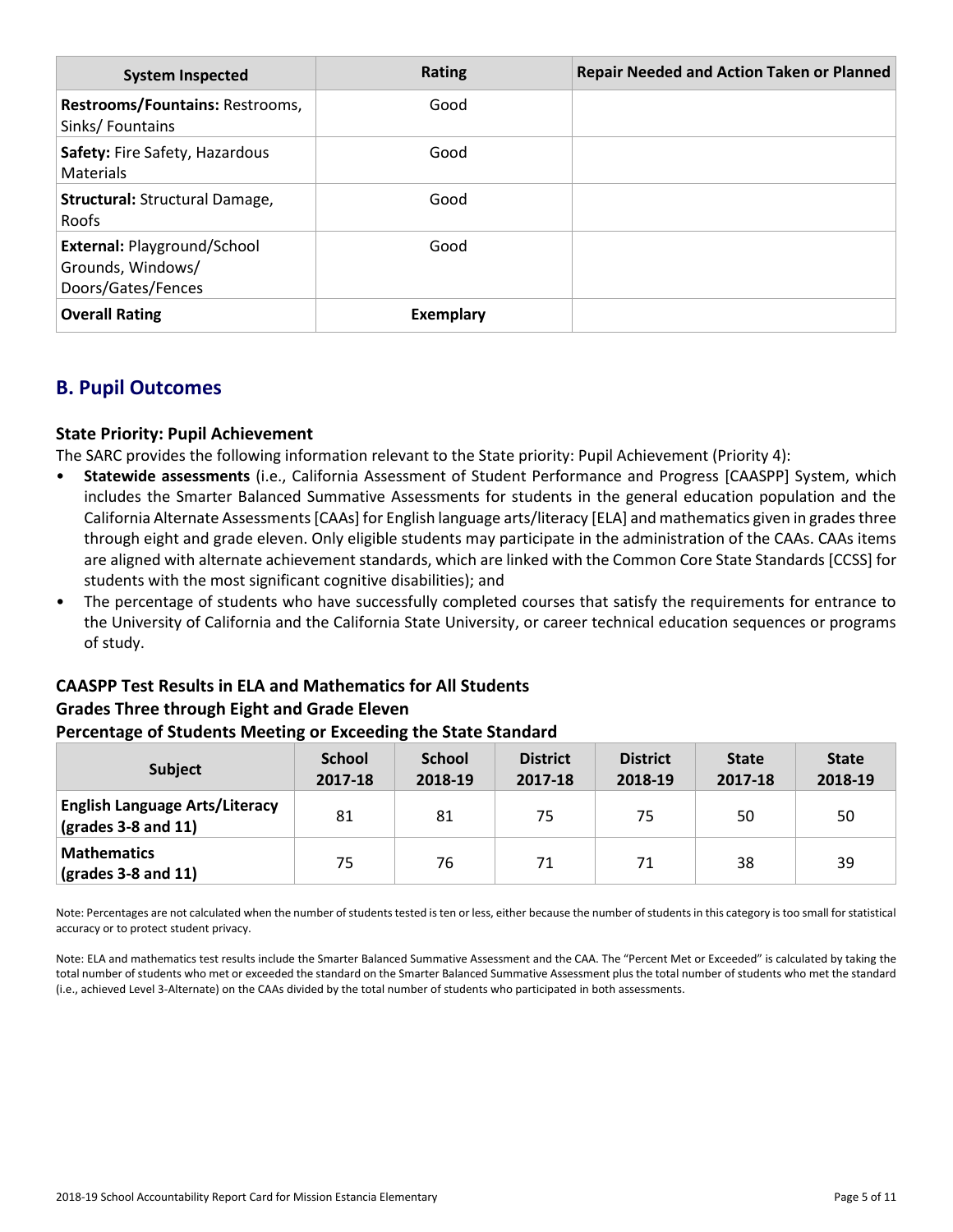# **CAASPP Test Results in ELA by Student Group Grades Three through Eight and Grade Eleven (School Year 2018-19)**

| <b>Student Group</b>                                 | <b>Total</b><br><b>Enrollment</b> | <b>Number</b><br><b>Tested</b> | <b>Percent</b><br><b>Tested</b> | Percent<br><b>Not</b><br><b>Tested</b> | <b>Percent</b><br>Met or<br><b>Exceeded</b> |
|------------------------------------------------------|-----------------------------------|--------------------------------|---------------------------------|----------------------------------------|---------------------------------------------|
| <b>All Students</b>                                  | 310                               | 304                            | 98.06                           | 1.94                                   | 80.59                                       |
| <b>Male</b>                                          | 151                               | 148                            | 98.01                           | 1.99                                   | 77.03                                       |
| Female                                               | 159                               | 156                            | 98.11                           | 1.89                                   | 83.97                                       |
| <b>Black or African American</b>                     | --                                | $\overline{\phantom{a}}$       | $\qquad \qquad -$               | $- -$                                  | --                                          |
| American Indian or Alaska Native                     |                                   |                                |                                 |                                        |                                             |
| <b>Asian</b>                                         | 25                                | 24                             | 96.00                           | 4.00                                   | 79.17                                       |
| <b>Filipino</b>                                      | $-$                               | $\overline{a}$                 | $-$                             | $\overline{\phantom{a}}$               | --                                          |
| <b>Hispanic or Latino</b>                            | 56                                | 55                             | 98.21                           | 1.79                                   | 69.09                                       |
| <b>Native Hawaiian or Pacific Islander</b>           |                                   |                                |                                 |                                        |                                             |
| White                                                | 208                               | 204                            | 98.08                           | 1.92                                   | 84.31                                       |
| <b>Two or More Races</b>                             | 16                                | 16                             | 100.00                          | 0.00                                   | 81.25                                       |
| <b>Socioeconomically Disadvantaged</b>               | 32                                | 32                             | 100.00                          | 0.00                                   | 62.50                                       |
| <b>English Learners</b>                              | 28                                | 28                             | 100.00                          | 0.00                                   | 60.71                                       |
| <b>Students with Disabilities</b>                    | 59                                | 56                             | 94.92                           | 5.08                                   | 44.64                                       |
| <b>Students Receiving Migrant Education Services</b> |                                   |                                |                                 |                                        |                                             |
| <b>Foster Youth</b>                                  | $\overline{\phantom{m}}$          | $-$                            | $\overline{\phantom{m}}$        | $-$                                    | $\overline{\phantom{m}}$                    |
| <b>Homeless</b>                                      | $-$                               |                                | $-$                             | $-$                                    | $-$                                         |

Note: ELA test results include the Smarter Balanced Summative Assessment and the CAA. The "Percent Met or Exceeded" is calculated by taking the total number of students who met or exceeded the standard on the Smarter Balanced Summative Assessment plus the total number of students who met the standard (i.e., achieved Level 3-Alternate) on the CAAs divided by the total number of students who participated in both assessments.

Note: Double dashes (--) appear in the table when the number of students is ten or less, either because the number of students in this category is too small for statistical accuracy or to protect student privacy.

Note: The number of students tested includes all students who participated in the test whether they received a score or not; however, the number of students tested is not the number that was used to calculate the achievement level percentages. The achievement level percentages are calculated using only students who received scores.

# **CAASPP Test Results in Mathematics by Student Group Grades Three through Eight and Grade Eleven (School Year 2018-19)**

| <b>Student Group</b> | <b>Total</b><br><b>Enrollment</b> | <b>Number</b><br><b>Tested</b> | Percent<br><b>Tested</b> | Percent<br><b>Not</b><br><b>Tested</b> | Percent<br>Met or<br><b>Exceeded</b> |
|----------------------|-----------------------------------|--------------------------------|--------------------------|----------------------------------------|--------------------------------------|
| <b>All Students</b>  | 310                               | 304                            | 98.06                    | 1.94                                   | 75.99                                |
| <b>Male</b>          | 151                               | 148                            | 98.01                    | 1.99                                   | 80.41                                |
| Female               | 159                               | 156                            | 98.11                    | 1.89                                   | 71.79                                |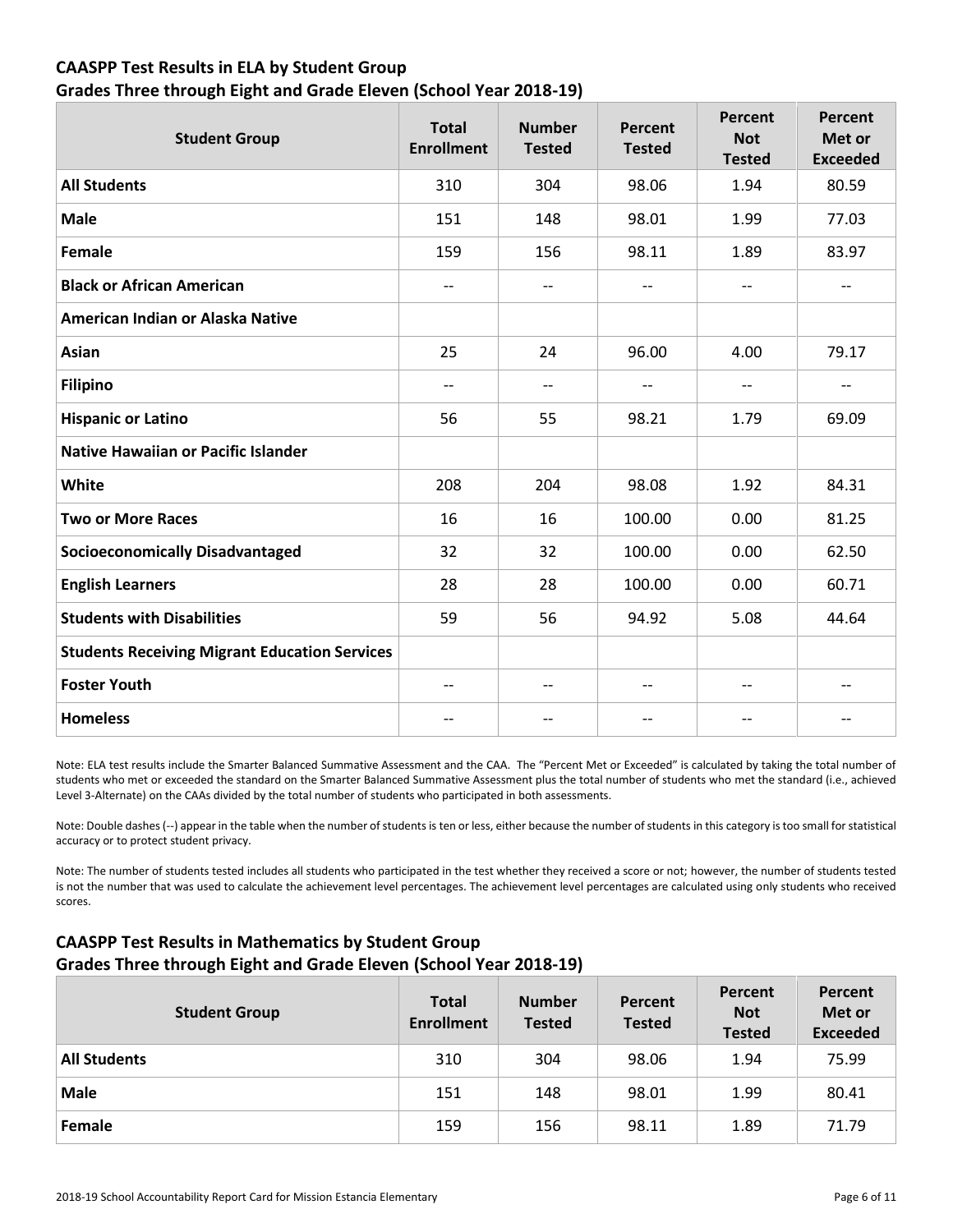| <b>Student Group</b>                                 | <b>Total</b><br><b>Enrollment</b> | <b>Number</b><br><b>Tested</b> | Percent<br><b>Tested</b>      | Percent<br><b>Not</b><br><b>Tested</b> | Percent<br>Met or<br><b>Exceeded</b> |
|------------------------------------------------------|-----------------------------------|--------------------------------|-------------------------------|----------------------------------------|--------------------------------------|
| <b>Black or African American</b>                     | --                                | --                             | $\overline{\phantom{a}}$      | --                                     | --                                   |
| American Indian or Alaska Native                     |                                   |                                |                               |                                        |                                      |
| Asian                                                | 25                                | 24                             | 96.00                         | 4.00                                   | 79.17                                |
| <b>Filipino</b>                                      | $-$                               | --                             | $\overline{\phantom{a}}$      | $-$                                    | --                                   |
| <b>Hispanic or Latino</b>                            | 56                                | 55                             | 98.21                         | 1.79                                   | 63.64                                |
| <b>Native Hawaiian or Pacific Islander</b>           |                                   |                                |                               |                                        |                                      |
| White                                                | 208                               | 204                            | 98.08                         | 1.92                                   | 80.39                                |
| <b>Two or More Races</b>                             | 16                                | 16                             | 100.00                        | 0.00                                   | 68.75                                |
| <b>Socioeconomically Disadvantaged</b>               | 32                                | 32                             | 100.00                        | 0.00                                   | 28.13                                |
| <b>English Learners</b>                              | 28                                | 28                             | 100.00                        | 0.00                                   | 57.14                                |
| <b>Students with Disabilities</b>                    | 59                                | 56                             | 94.92                         | 5.08                                   | 39.29                                |
| <b>Students Receiving Migrant Education Services</b> |                                   |                                |                               |                                        |                                      |
| <b>Foster Youth</b>                                  | $-\!$ $\!-$                       | --                             | $\hspace{0.05cm} \textbf{--}$ | --                                     | --                                   |
| <b>Homeless</b>                                      |                                   |                                | --                            |                                        |                                      |

Note: Mathematics test results include the Smarter Balanced Summative Assessment and the CAA. The "Percent Met or Exceeded" is calculated by taking the total number of students who met or exceeded the standard on the Smarter Balanced Summative Assessment plus the total number of students who met the standard (i.e., achieved Level 3-Alternate) on the CAAs divided by the total number of students who participated in both assessments.

Note: Double dashes (--) appear in the table when the number of students is ten or less, either because the number of students in this category is too small for statistical accuracy or to protect student privacy.

Note: The number of students tested includes all students who participated in the test whether they received a score or not; however, the number of students tested is not the number that was used to calculate the achievement level percentages. The achievement level percentages are calculated using only students who received scores.

# **CAASPP Test Results in Science for All Students Grades Five, Eight, and Ten Percentage of Students Meeting or Exceeding the State Standard**

| <b>Subject</b>                        | <b>School</b> | <b>School</b> | <b>District</b> | <b>District</b> | <b>State</b> | <b>State</b> |
|---------------------------------------|---------------|---------------|-----------------|-----------------|--------------|--------------|
|                                       | 2017-18       | 2018-19       | 2017-18         | 2018-19         | 2017-18      | 2018-19      |
| Science (grades 5, 8 and high school) | N/A           | N/A           | N/A             | N/A             | N/A          | N/A          |

Note: Cells with N/A values do not require data.

Note: This is a placeholder for the California Science Test (CAST) which was administered operationally during the 2018-19 school year. However, these data are not available for inclusion in the 2018-19 SARC posting due February 1, 2020. These data will be included in the 2019-20 SARC posting due February 1, 2021.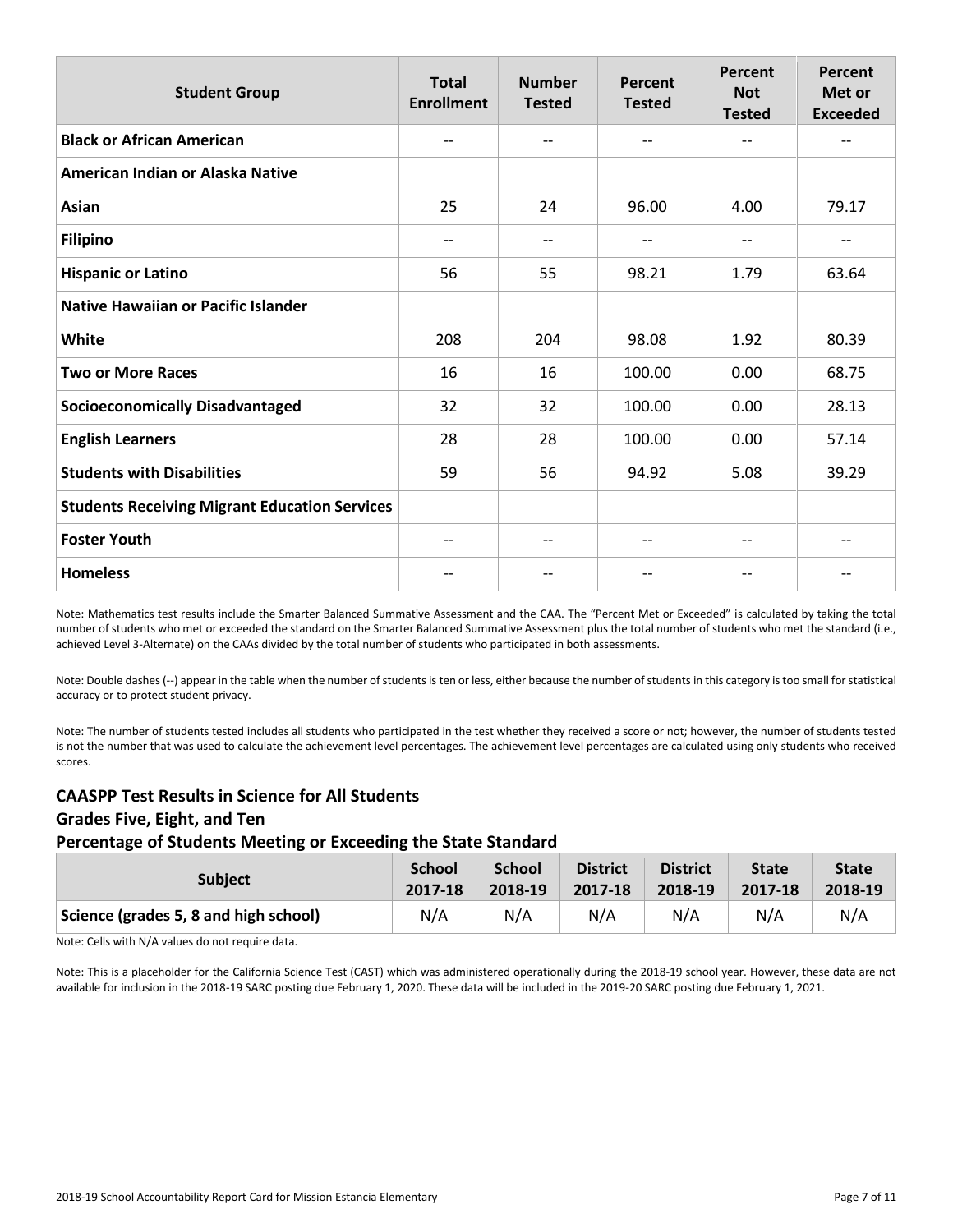# **State Priority: Other Pupil Outcomes**

The SARC provides the following information relevant to the State priority: Other Pupil Outcomes (Priority 8):

Pupil outcomes in the subject areas of physical education.

### **California Physical Fitness Test Results (School Year 2018-19)**

| Grade Level | <b>Percentage of Students</b> | <b>Percentage of Students</b> | <b>Percentage of Students</b> |
|-------------|-------------------------------|-------------------------------|-------------------------------|
|             | <b>Meeting Four of Six</b>    | <b>Meeting Five of Six</b>    | <b>Meeting Six of Six</b>     |
|             | <b>Fitness Standards</b>      | <b>Fitness Standards</b>      | <b>Fitness Standards</b>      |
|             | 12.8                          | 29.5                          | 43.6                          |

Note: Percentages are not calculated and double dashes (--) appear in the table when the number of students tested is ten or less, either because the number of students in this category is too small for statistical accuracy or to protect student privacy.

# **C. Engagement**

### **State Priority: Parental Involvement**

The SARC provides the following information relevant to the State priority: Parental Involvement (Priority 3):

• Efforts the school district makes to seek parent input in making decisions for the school district and each school site.

### **Opportunities for Parental Involvement (School Year 2019-20)**

Collaboration and community are an integral part of Mission Estancia's success. Parents can be found in countless classrooms, engaged in rewarding, meaningful work. Community members are invited to share their knowledge and experience, and connect our students to their greater world.

Mission Estancia has an active volunteer base. Volunteers regularly serve on the PTA (Parent Teacher Association), SSC (School Site Council), EEF (Encinitas Education Foundation), ELAC and various committees such as safety, wellness, technology, fun facilitator, and green team. Volunteers also help in classrooms, and assist in school activities and longterm projects.

### **State Priority: School Climate**

The SARC provides the following information relevant to the State priority: School Climate (Priority 6):

- Pupil suspension rates;
- Pupil expulsion rates; and
- Other local measures on the sense of safety.

### **Suspensions and Expulsions**

| Rate              | <b>School</b><br>2016-17 | <b>School</b><br>2017-18 | <b>School</b><br>2018-19 | <b>District</b><br>2016-17 | <b>District</b><br>2017-18 | <b>District</b><br>2018-19 | <b>State</b><br>2016-17 | <b>State</b> | <b>State</b><br>$2017 - 18$ 2018-19 |
|-------------------|--------------------------|--------------------------|--------------------------|----------------------------|----------------------------|----------------------------|-------------------------|--------------|-------------------------------------|
| Suspensions       | 0.8                      | 1.5                      | 0.4                      |                            | 0.4                        | 0.2                        | 3.6                     | 3.5          | 3.5                                 |
| <b>Expulsions</b> | 0.0                      | 0.0                      | 0.0                      | 0.0                        | 0.0                        | 0.0                        | 0.1                     | 0.1          | 0.1                                 |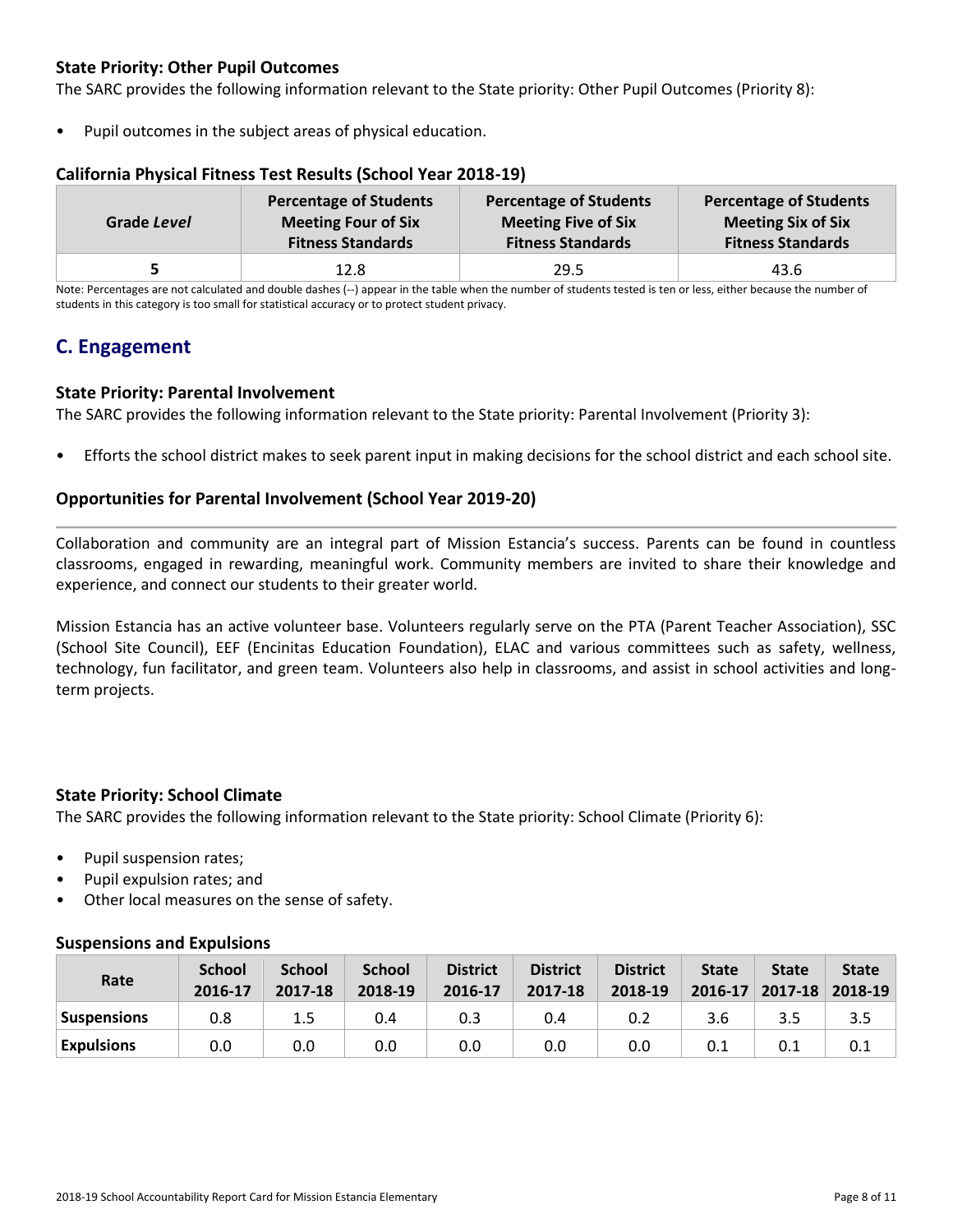# **School Safety Plan (School Year 2019-20)**

Maintaining a safe and orderly environment is essential to learning. The Comprehensive School Safety Plan (CSSP) is developed by Mission Estancia Elementary in consultation with local law enforcement/Emergency Preparedness staff, School Site Council (SSC) and Administrative Services in order to comply with Senate Bill 187. It was most recently updated and reviewed in September 2019 and accepted by the Board of Trustees in November 2019.

The CSSP includes elements such as emergency plans and procedures, including the Run, Hide, Fight Model, the School Protection Evacuation Plan for Wildfire, school rules and school dress codes. Fire drills are conducted monthly, earthquake drills are held four times a year, and two lockdown exercise drills are practiced each year. All schools in the district are closed campuses, and visitors must immediately register in the school office before entering the campus. School access is monitored by administrators, teachers and other school staff.

# **D. Other SARC Information**

The information in this section is required to be in the SARC but is not included in the state priorities for LCFF.

| Grade<br>Level          | Average<br><b>Class</b><br><b>Size</b> | # of<br><b>Size</b><br>$1 - 20$ | # of<br><b>Size</b><br>$21 - 32$ | # of<br> Classes* Classes* Classes* <br><b>Size</b><br>$33+$ | <b>Average</b><br><b>Class</b><br><b>Size</b> | # of<br><b>Size</b><br>$1 - 20$ | # of<br><b>Size</b><br>$21 - 32$ | # of<br> Classes* Classes* Classes* <br><b>Size</b><br>$33+$ | Average<br><b>Class</b><br><b>Size</b> | # of<br>Classes* Classes* Classes*<br><b>Size</b><br>$1 - 20$ | # of<br><b>Size</b><br>21-32 | 2016-17 2016-17 2016-17 2016-17 2017-18 2017-18 2017-18 2017-18 2017-18 2018-19 2018-19 2018-19 2018-19<br># of<br><b>Size</b><br>$33+$ |
|-------------------------|----------------------------------------|---------------------------------|----------------------------------|--------------------------------------------------------------|-----------------------------------------------|---------------------------------|----------------------------------|--------------------------------------------------------------|----------------------------------------|---------------------------------------------------------------|------------------------------|-----------------------------------------------------------------------------------------------------------------------------------------|
| К                       | 23                                     |                                 | $\overline{2}$                   |                                                              | 20                                            | $\mathbf{1}$                    | 3                                |                                                              | 19                                     | 1                                                             | 3                            |                                                                                                                                         |
| $\mathbf{1}$            | 24                                     |                                 | $\overline{2}$                   |                                                              | 23                                            |                                 | $\mathfrak{p}$                   |                                                              | 24                                     |                                                               | 2                            |                                                                                                                                         |
| $\overline{2}$          | 22                                     |                                 | 4                                |                                                              | 25                                            |                                 | $\overline{\phantom{a}}$         |                                                              | 18                                     | $\mathbf{1}$                                                  | 2                            |                                                                                                                                         |
| $\overline{\mathbf{3}}$ | 24                                     |                                 | 3                                |                                                              | 24                                            |                                 | 4                                |                                                              | 22                                     | $\mathbf{1}$                                                  | $\overline{2}$               |                                                                                                                                         |
| 4                       | 30                                     |                                 | $\overline{2}$                   |                                                              | 30                                            |                                 | $\overline{2}$                   |                                                              | 29                                     |                                                               | 3                            |                                                                                                                                         |
| 5                       | 31                                     |                                 | 3                                |                                                              | 31                                            |                                 | 3                                |                                                              | 29                                     |                                                               | 2                            |                                                                                                                                         |
| 6                       | 23                                     | 1                               | 3                                |                                                              | 30                                            |                                 | 3                                |                                                              | 25                                     | 1                                                             | 3                            |                                                                                                                                         |
| Other**                 | 11                                     | 1                               |                                  |                                                              | 14                                            | 1                               |                                  |                                                              |                                        |                                                               |                              |                                                                                                                                         |

### **Average Class Size and Class Size Distribution (Elementary)**

\*Number of classes indicates how many classes fall into each size category (a range of total students per class). \*\* "Other" category is for multi-grade level classes.

### **Ratio of Academic Counselors to Pupils (School Year 2018-19)**

| .                    | Ratio             |
|----------------------|-------------------|
| Academic Counselors* | $\cdot$<br>$\sim$ |

\*One Full Time Equivalent (FTE) equals one staff member working full time; one FTE could also represent two staff members who each work 50 percent of full time.

### **Student Support Services Staff (School Year 2018-19)**

| <b>Title</b>                                                  | Number of FTE*<br><b>Assigned to School</b> |  |  |  |
|---------------------------------------------------------------|---------------------------------------------|--|--|--|
| Counselor (Academic, Social/Behavioral or Career Development) |                                             |  |  |  |
| Library Media Teacher (Librarian)                             |                                             |  |  |  |
| Library Media Services Staff (Paraprofessional)               |                                             |  |  |  |
| Psychologist                                                  | 1.0                                         |  |  |  |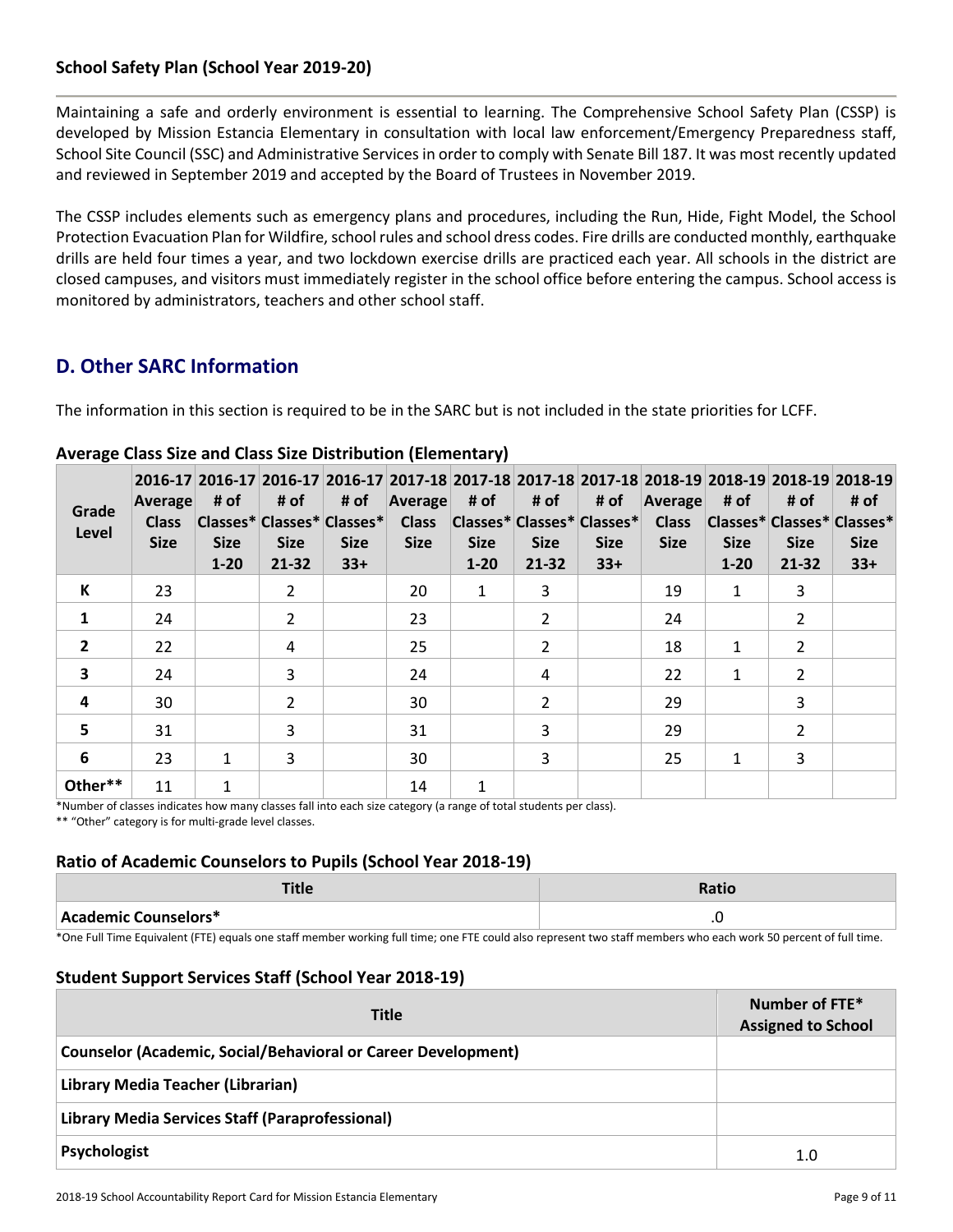| <b>Title</b>                              | Number of FTE*<br><b>Assigned to School</b> |
|-------------------------------------------|---------------------------------------------|
| <b>Social Worker</b>                      |                                             |
| Speech/Language/Hearing Specialist        | 1.4                                         |
| <b>Resource Specialist (non-teaching)</b> | 2.0                                         |

\*One Full Time Equivalent (FTE) equals one staff member working full time; one FTE could also represent two staff members who each work 50 percent of full time.

### **Expenditures Per Pupil and School Site Teacher Salaries (Fiscal Year 2017-18)**

| Level                                                | <b>Total</b><br><b>Expenditures</b><br><b>Per Pupil</b> | <b>Expenditures</b><br><b>Per Pupil</b><br>(Restricted) | <b>Expenditures</b><br><b>Per Pupil</b><br>(Unrestricted) | Average<br><b>Teacher</b><br><b>Salary</b> |
|------------------------------------------------------|---------------------------------------------------------|---------------------------------------------------------|-----------------------------------------------------------|--------------------------------------------|
| <b>School Site</b>                                   | \$8,304.03                                              | \$0                                                     | \$8,304.03                                                | \$80,265.00                                |
| <b>District</b>                                      | N/A                                                     | N/A                                                     | \$8,580.00                                                | \$80,974.00                                |
| <b>Percent Difference - School Site and District</b> | N/A                                                     | N/A                                                     | $-3.3$                                                    | $-10.4$                                    |
| <b>State</b>                                         | N/A                                                     | N/A                                                     | \$7,506.64                                                | \$82,663.00                                |
| <b>Percent Difference - School Site and State</b>    | N/A                                                     | N/A                                                     | 18.1                                                      | $-12.0$                                    |

Note: Cells with N/A values do not require data.

**The California Department of Education issued guidance to LEAs on August 1, 2018, regarding how to calculate school-level per-pupil expenditures that will be reported on 2018-19 report cards.**

### **Types of Services Funded (Fiscal Year 2018-19)**

In addition to general fund State funding, Encinitas Union School District receives State and Federal categorical funding for special programs that include categorical, special education and support programs such as Special Education, Title I, Title II and Title III, where applicable, Mental Health and Instructional Materials.

### **Teacher and Administrative Salaries (Fiscal Year 2017-18)**

| Category                                             | <b>District</b><br>Amount | <b>State Average</b><br><b>For Districts</b><br>In Same Category |
|------------------------------------------------------|---------------------------|------------------------------------------------------------------|
| <b>Beginning Teacher Salary</b>                      | \$45,545                  | \$45,741                                                         |
| <b>Mid-Range Teacher Salary</b>                      | \$75,064                  | \$81,840                                                         |
| <b>Highest Teacher Salary</b>                        | \$111,331                 | \$102,065                                                        |
| <b>Average Principal Salary (Elementary)</b>         | \$132,290                 | \$129,221                                                        |
| <b>Average Principal Salary (Middle)</b>             | \$0                       | \$132,874                                                        |
| <b>Average Principal Salary (High)</b>               | \$0                       | \$128,660                                                        |
| <b>Superintendent Salary</b>                         | \$231,817                 | \$224,581                                                        |
| <b>Percent of Budget for Teacher Salaries</b>        | 40%                       | 36%                                                              |
| <b>Percent of Budget for Administrative Salaries</b> | 6%                        | 5%                                                               |

For detailed information on salaries, see the CDE Certificated Salaries & Benefits web page at https://www.cde.ca.gov/ds/fd/cs/.